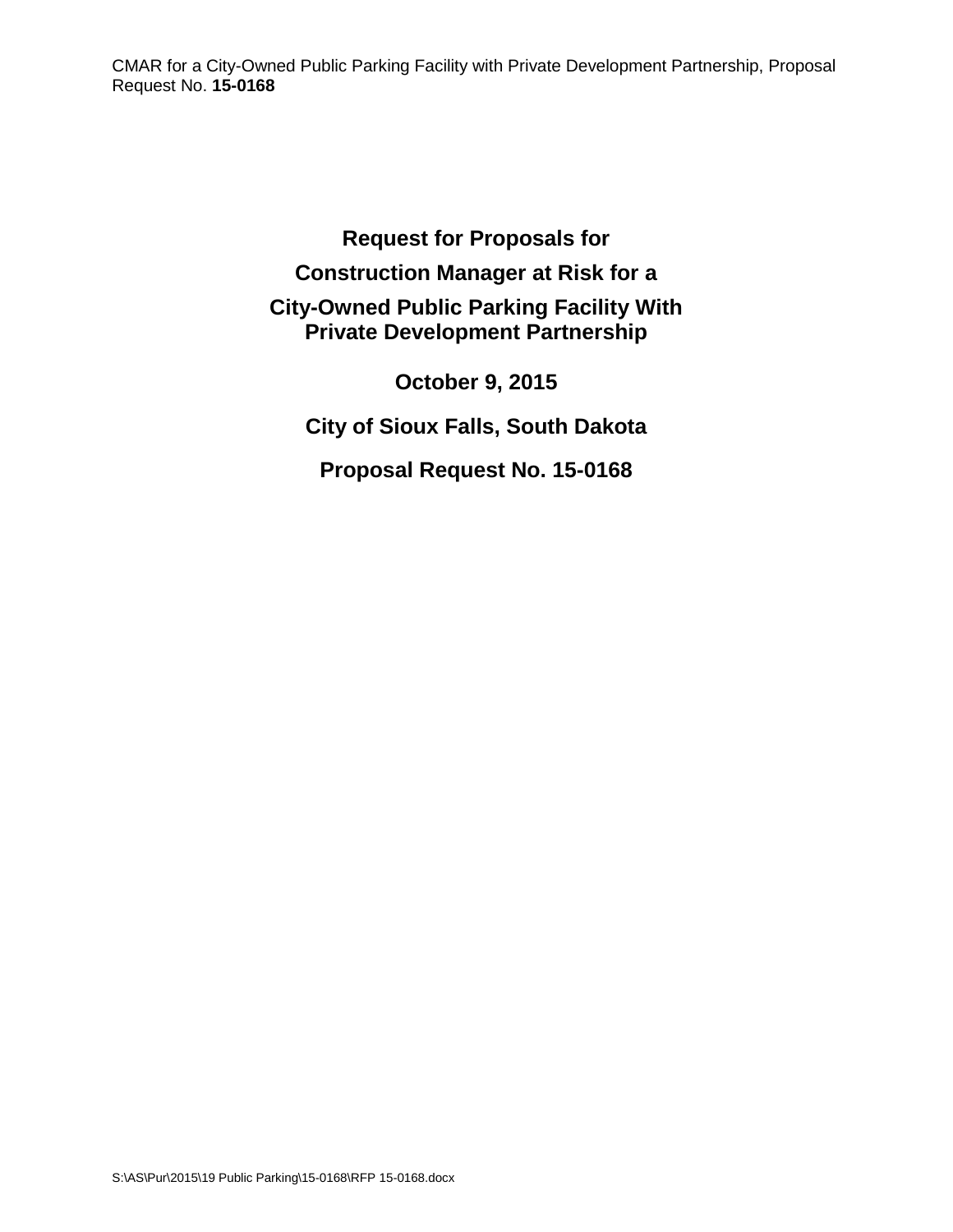#### **Section 1 Advertisement for Proposals**

Publish: October 9 and 16, 2015 RFP 15-0168

The City of Sioux Falls, SD (City), requests proposals for a Construction Manager at Risk (CMAR) for a City-Owned Public Parking Facility with Private Development Partnership.

Proposals shall be received by the Engineering Office located on 1st Floor, City Hall, 224 W. 9th St., P.O. Box 7402, Sioux Falls, SD 57117-7402, not later than 2 p.m., Thursday, October 29, 2015. The proposals will be opened at 2:15 p.m.

The Request for Proposals for CMAR services for the City administration office building is available on the City's website at [www.siouxfalls.org/business.](http://www.siouxfalls.org/business/rfq.aspx)

The City reserves the right to reject any or all proposals, waive technicalities, and make award(s) as deemed to be in the best interest of the City.

### **Section 2 Selection Schedule**

| October 9, 2015:     | RFP document posted on City's website.                                         |
|----------------------|--------------------------------------------------------------------------------|
| October 16, 2015:    | Deadline for Proposers questions for the RFP.                                  |
| October 21, 2015:    | City responses to Proposer's questions posted on City's<br>website.            |
| October 29, 2015:    | Proposals received at City Hall no later than 2 p.m.                           |
| November 2-6, 2015:  | Anticipated selection of firms for interviews.                                 |
| November 9-13, 2015: | Anticipated dates of interviews.                                               |
| December 2015:       | Anticipated limited notice to proceed (subject to City<br>Council's approval). |

# **Section 3 Introduction**

The City is seeking a Construction Manager at Risk ("CMAR") to provide preconstruction and construction services for the construction of a City-owned public parking facility with a Private Development Partnership. These services will be coordinated with the selected architectural and engineering ("A/E") firm.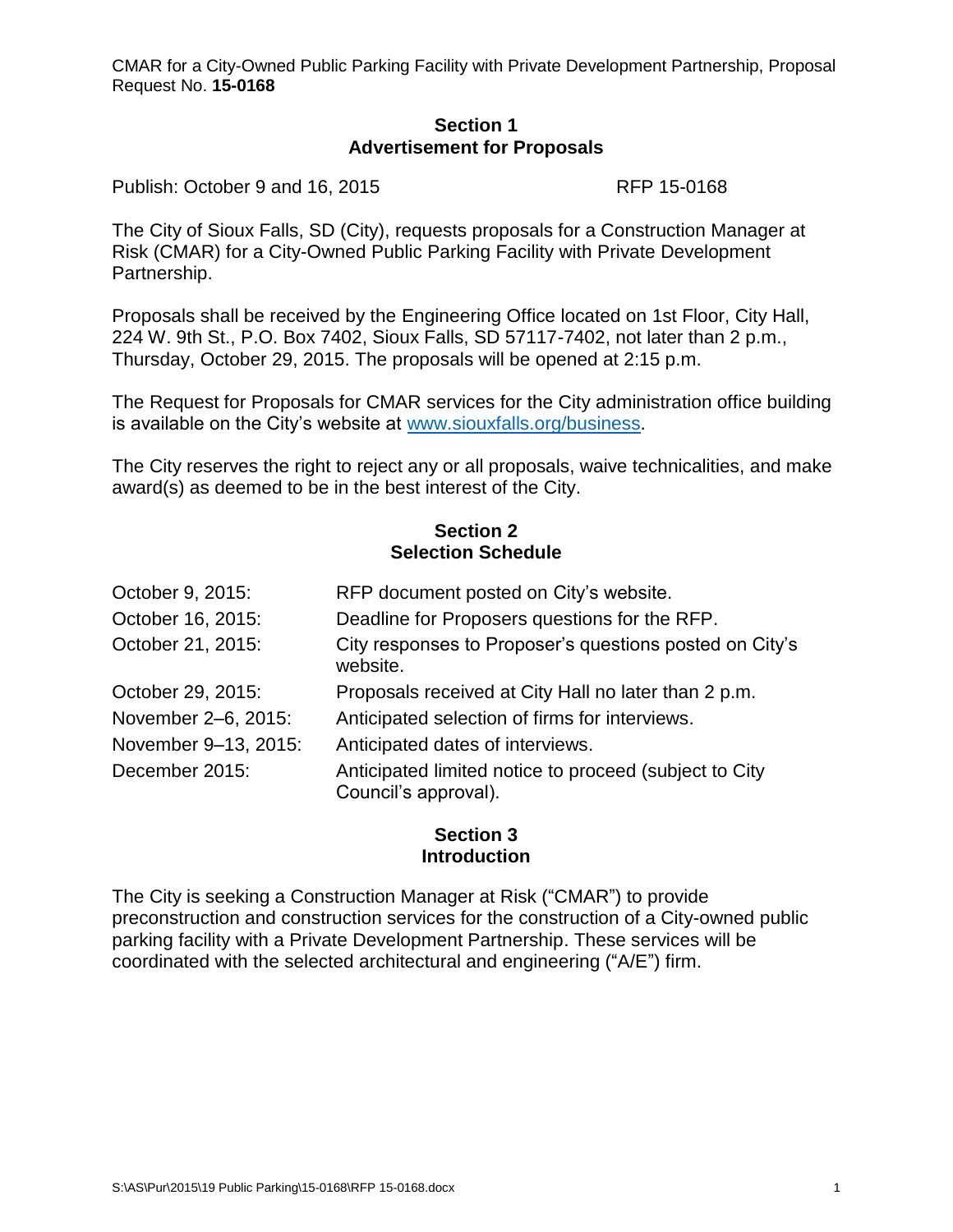# **Section 4 Project Overview**

The City commissioned a study of downtown parking requirements that indicated a need for an additional 500 parking spaces in the coming years. The City owns a parcel located at 10th Street and Mall Avenue, which currently contains 150 surface parking spaces. The City desired to maximize the potential of the site so they issued a RFP in early 2015 seeking private development concepts to complement the planned parking structure. The selected developer proposed a mixed use project that would contain retail, rental housing, and a hotel (the "Project").

The Project is moving through the development phase with the following commitments:

- 1. The City's to own and fund an approximately 600-car parking ramp on the Cityowned parcel. The City will also fund the site preparation costs including relocation of utilities as needed.
- 2. Bender Midwest Development (Bender) to own and fund a 50-plus-unit market rate apartment building to be built on top of a portion of the parking ramp.
- 3. U. S. Hotel and Resort Management (U.S. Hotel) and affiliates to own and fund approximately 17,000 square feet street level retail within the parking ramp structure.
- 4. U. S. Hotel to own and fund an approximately 85-room luxury hotel to be built on top of a portion of the parking ramp.
- 5. The private developers to jointly own and fund a shared outdoor plaza to be built on top of a portion of the parking ramp.

The City, Bender, and U. S. Hotel (the "Ownership Group") have arranged financing for the construction and long-term ownership of their respective portions of the development.

# **Section 5 Project Delivery System**

The Ownership Group intends to enter into an open book Cost of the Work plus a fixed fee and fixed portions of the general conditions with Guaranteed Maximum Price (GMP) contractual arrangement with the selected CMAR for the construction work required, but will retain the option to select a different CMAR after the completion of the preconstruction services or utilize a different selection and/or bidding process if deemed to be in the Ownership Group's best interest.

# **Section 6 Project Budget**

The current conceptual Project estimate is \$30–40 million. The Ownership Group, the A/E firm, and the CMAR team (collectively the "Project Team") will work collaboratively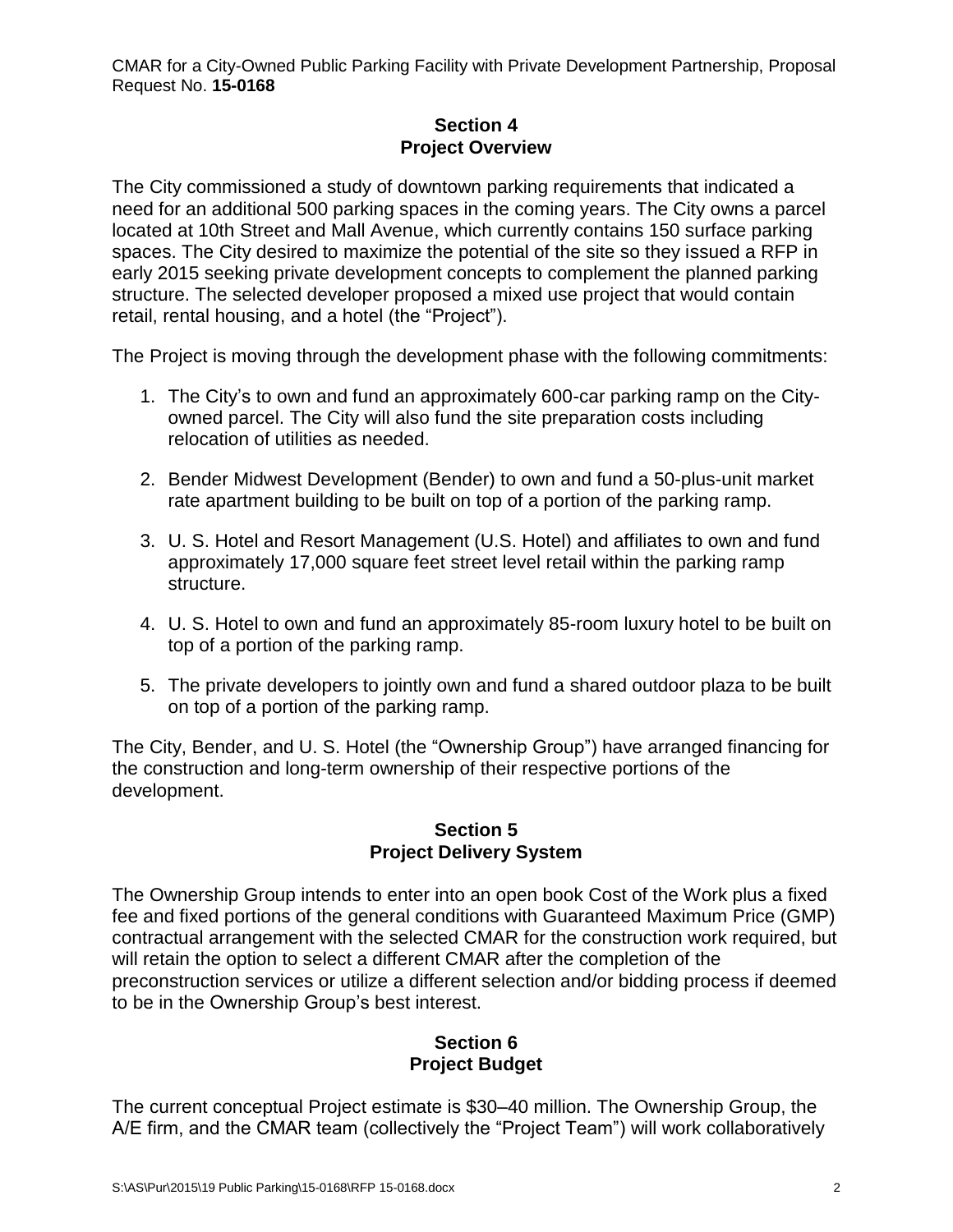to establish the Project Budget (the "Project Budget"). Delivering the completed Project within the Project Budget, once established, is a high priority.



**Section 7 Preliminary Project Schedule**

# **Section 8 CMAR Scope of Work**

The following summary is intended to provide a general understanding of the Ownership Group's expectations and is not all inclusive.

# **1. Preconstruction Services and Activities:**

The Preconstruction Services of the CMAR will begin with preparing cost estimates of the concept design and the schematic design prepared by the A/E firm. Pending funding authorization by the City Council, the Project will proceed to design development and the establishment of the GMP. The CMAR will be expected to actively participate in all design meetings, tours of comparable buildings, constructability reviews, and periodically provide cost estimation during the design process. The CMAR will develop a GMP likely after the A/E firm completes Design Development ("DD") documents in early 2016. Preconstruction phase considered to extend from point of CMAR engagement through execution of the GMP amendment.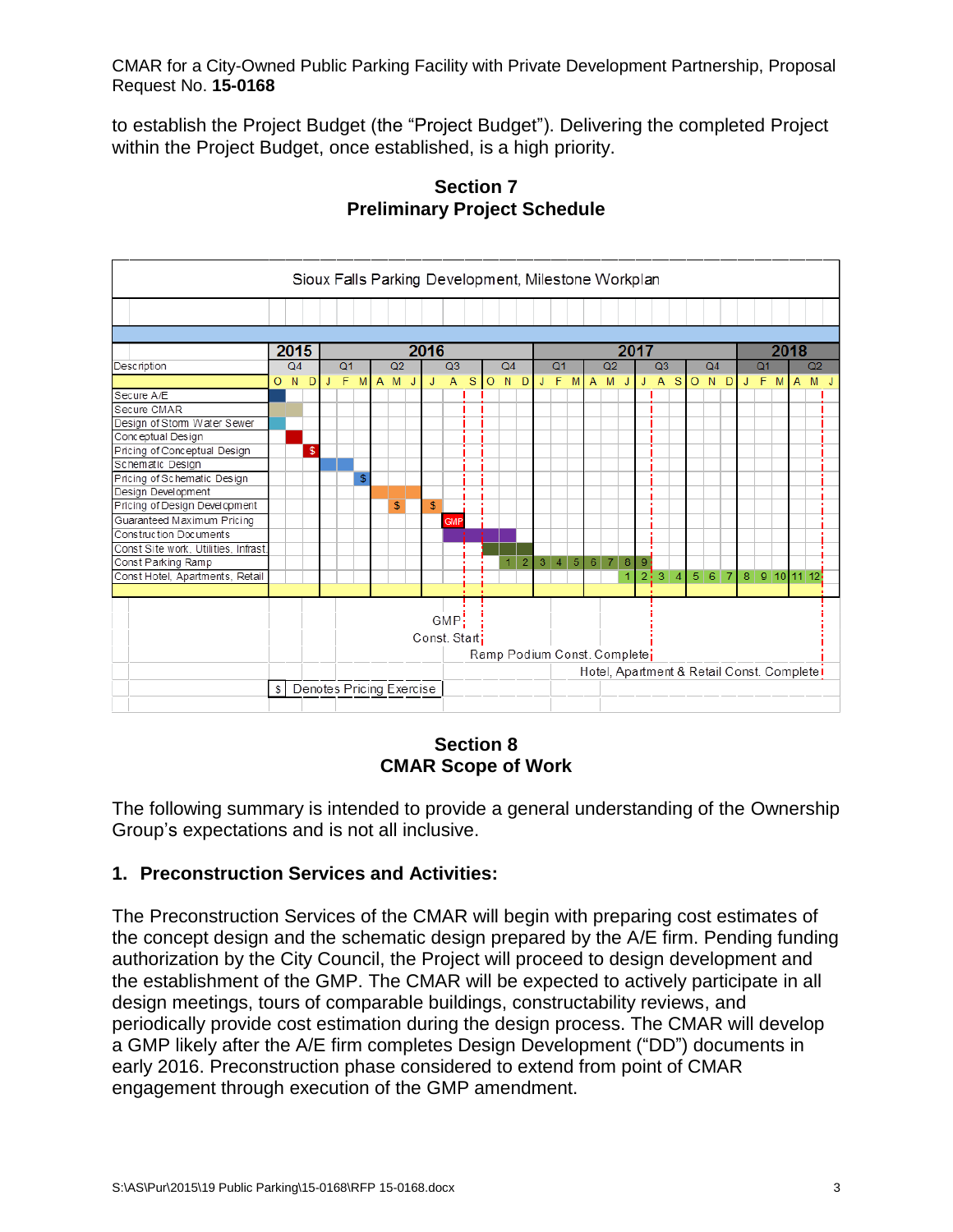More specifically, the CMAR shall provide the following preconstruction services and activities:

- a. Project Meetings. Attend and participate in Project meetings approximately weekly. Meeting minutes will be provided by the A/E firm.
- b. Initial Project Analysis of Conceptual Design. Review and consult with the Project Team regarding selection of Project materials, building systems, and equipment; and assist Project Team with an analysis of the Project site and related A/E plans, including input regarding constructability and feasibility of proposed conceptual design and schedule, site investigation recommendations, phasing, and sequencing of construction.
- c. Cost Estimating. Provide ongoing cost estimating support to the Project Team throughout the design process.
	- (1) Prepare and refine cost estimates periodically throughout the design process and make recommendations for revisions necessary to keep each component of the Project in budget.
	- (2) Prepare formal cost estimates at the conclusion of Concept Design, Schematic Design ("SD") and 60 percent DD and 100 percent DD for each component of the Project. Estimates to note assumptions made to prepare the estimate including clear definition of qualifications, allowances, contingency, and escalation factors.
	- (3) CMAR to notify the A/E firm and the Ownership Group of potential cost issues during the development of the drawings and specifications that may have an impact on the cost of the work.
	- (3) Work collaboratively with the Ownership Group and the A/E firm to develop alternatives to keep the Project estimates within the Project Budget.
- d. Construction Planning, Scheduling, and Long Lead Analysis. CMAR to work with the Ownership Group and the A/E firm to develop a schedule for design activities to facilitate the owner's schedule.
	- (1) During the Schematic Design phase, the CMAR will further develop the Project master schedule including integration of A/E firm's design activities, municipal/governmental approvals, preconstruction activities, procurement, construction activities, work performed by other parties and construction activities such as staging, delivery of materials, etc.
	- (2) Further evaluate all systems, components, and materials for constructability, economy, long-term performance for intended use and schedule impacts, and provide recommendations for preferred options consistent with cost and schedule goals.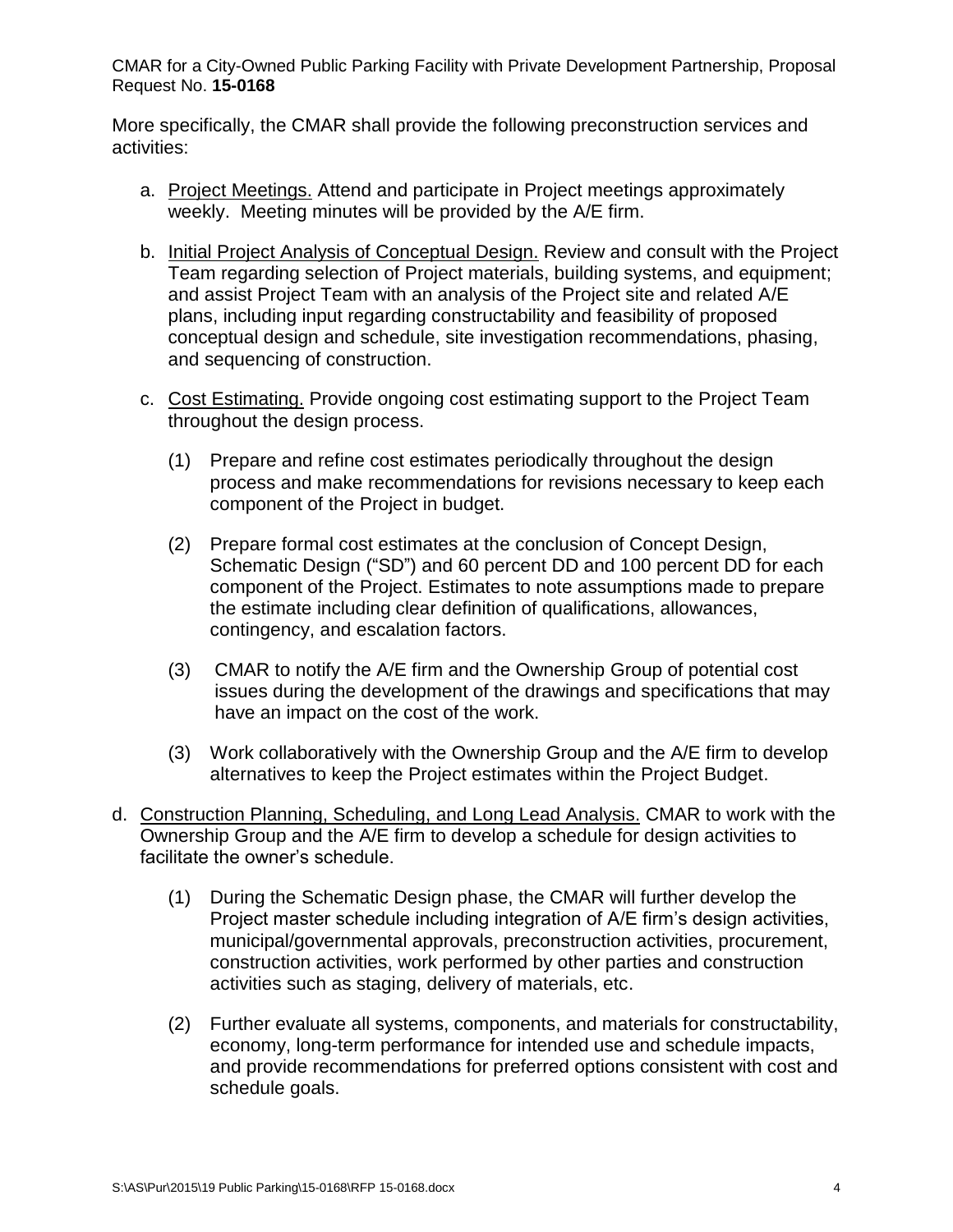- (3) CMAR to identify long lead items requiring early bid packages and recommend issue dates to meet required Project schedule.
- (4) CMAR will make recommendations regarding temporary construction facilities, equipment, materials, and services for common use by CMAR, its subcontractors, and material suppliers.
- e. Cash Flow Planning. Provide construction cost cash flow projections.
- f. Subcontractor Engagement. The CMAR shall engage mechanical and electrical subcontractors to provide preconstruction support services during the design phases in addition to the CMAR providing such services. If the Project does not proceed, these subcontractors shall not be entitled to compensation beyond fees paid by the CMAR during the preconstruction phase.
- g. Value Engineering/Constructability/Cost Reviews. Provide ongoing value engineering and constructability reviews, including input regarding means and methods. Conduct a complete constructability and coordination review of the GMP package prior to finalizing the GMP.
- h. LEED Certification. The Ownership Group will consider LEED certification for the Project.
	- (1) Coordinate with the A/E to develop efficiency strategies and analyze the benefits of achieving LEED certification.
	- (2) Provide effective support and participation as required to achieve this goal.
	- (3) Work cooperatively with the Project Team to develop and implement a work plan for meeting the Project's LEED certification goals.
- i. Municipal Processes and Community Communications. Provide ongoing support to Project Team for (1) processes such as planning/permitting reviews, etc., and (2) communication and outreach efforts for community groups. CMAR will attend public meetings and hearings concerning the development and schedule of the Project as requested.
- j. Guaranteed Maximum Price ("GMP"). Provide a proposed GMP at such time as the Ownership Group and CMAR determine that the drawings and specifications are sufficiently complete (likely after design development documents are complete). The GMP proposal will include pricing of alternates as defined by the A/E firm, which will equal approximately 5 percent of the GMP. In addition, the GMP proposal will include (1) a list of allowances; (2) a list of contingencies, including the CMAR's proposed contingency; (3) a list of the assumptions and clarifications made by CMAR in the preparation of the GMP proposal; and (4) the proposed schedule for completion of the Project. The Ownership Group reserves the right to require that CMAR provide a single GMP proposal for the entire Project or separate GMP proposals for each ownership component of the overall Project. CMAR agrees that in the event the Ownership Group requires separate GMP proposals and separate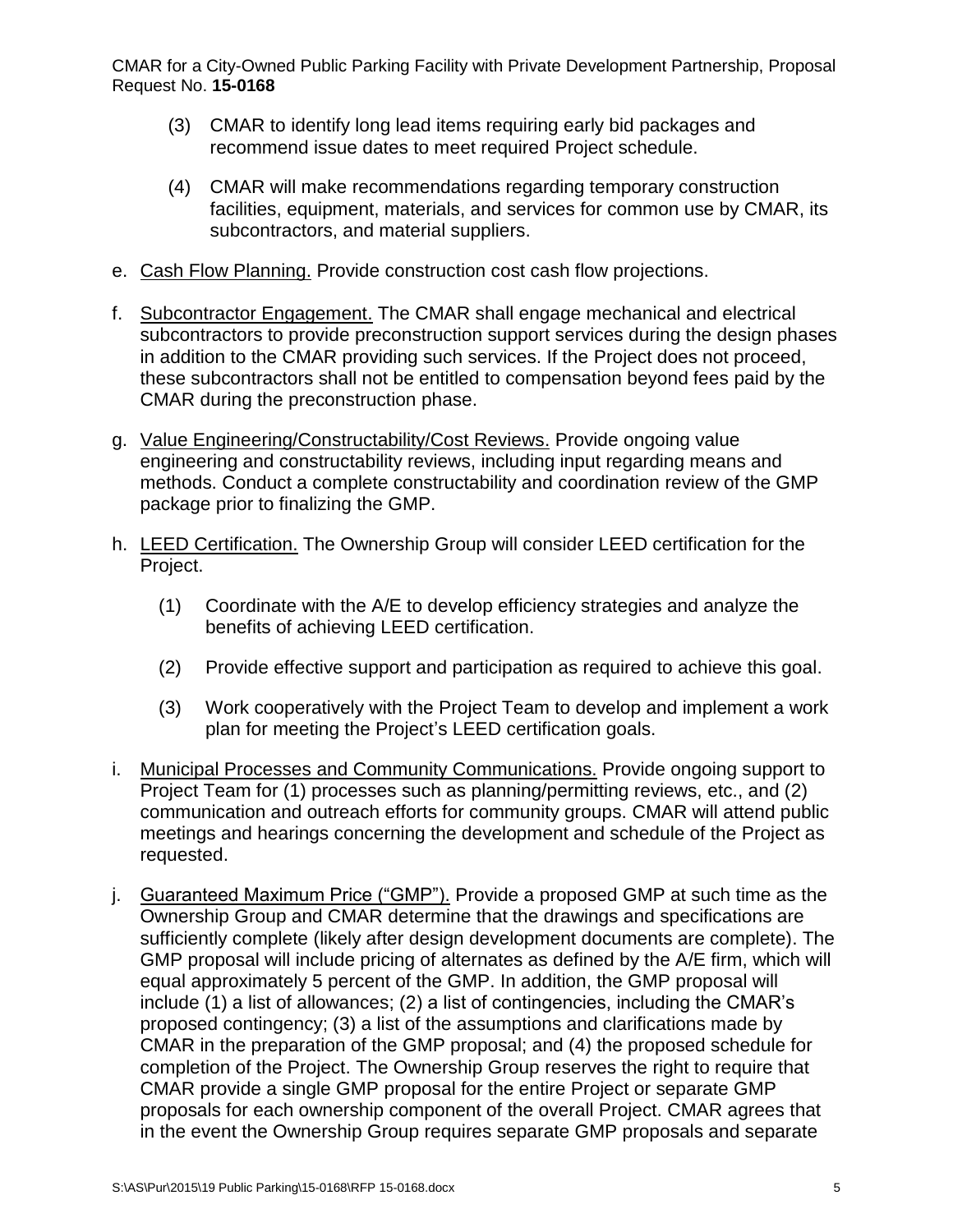contracts for each ownership component of the Project, each owner shall have the right to accept or reject the CMAR's proposed subcontractors on the Project.

- k. Cost Allocation. Provide cost allocation for the various Project components as required by the Ownership Group.
- l. Tax Exempt Purchasing. If applicable, manage bidding and subcontracts as required to segregate tax exempt purchasing of building materials and equipment.
- m. Permits. CMAR acknowledges that the Project will be comprised of multiple owners, each of which will own a portion of the overall Project. As part of its services, CMAR will consult with the Ownership Group and the A/E firm regarding the permits and governmental approvals that will be necessary for the construction and continued operation of the Project ("Permits"), including any necessary Permits that may be required as a result of the multiple ownership interests in the Project. CMAR will work with the A/E firm to develop a list of all Permits and will assist the Ownership Group in obtaining the Permits.

After the GMP amendment is approved by the City Council, and each entity within the Ownership Group approves their respective GMP amendments, the CMAR may proceed with the following:

# **2. Construction Phase Services:**

The selected CMAR shall incorporate the following elements into construction phase activities, along with all typical tasks associated with managing a Project of this scope and scale:

- a. Weekly Meetings. Conduct weekly job site meetings that include appropriate subcontractors, City representatives, and the A/E firm's representative to review open issues, schedule work, and resolve pending or upcoming issues. CMAR to prepare a written agenda in advance of each meeting. CMAR to maintain a list of action items with identification of responsible party and due dates for each item. CMAR to distribute written meeting minutes and action item lists within 48 hours of each meeting.
- b. Monthly Progress Billings and Status Report. Prepare a monthly report with each progress billing that details a project work status report, buy-out status, pending issues, contingency status, schedule status and project progress commentary with applicable job-site photos.
- c. Procurement. CMAR to manage the bidding process, evaluate proposals, and interview subcontractors (along with the A/E firm and the Ownership Group). Project Team to utilize, by mutual agreement, any of the following methods for awarding contracts to subcontractors for portions of the work: competitive bid, best value, and negotiated terms. For those subcontracts to be awarded on a competitive bid or best-value basis, CMAR to obtain a minimum of three (3) competitive bids for each sub trade category unless otherwise authorized by the Ownership Group. The CMAR shall interview at a minimum two (2) bidders per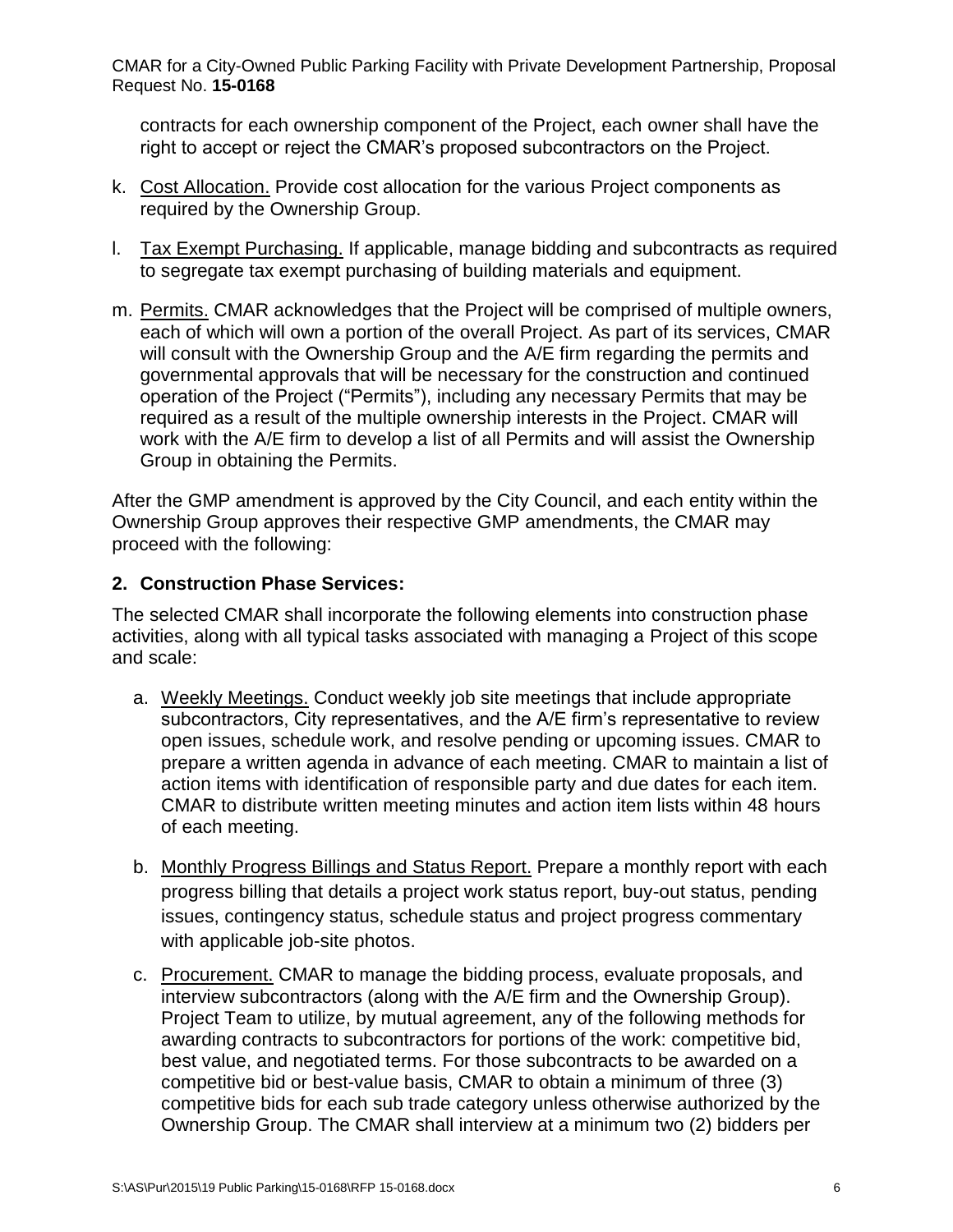bid package with the Project Team. CMAR to provide a written award recommendation to the Ownership Group.

- (1) Subcontractor Selection Strategy/Bidders List. Develop a strategy with the Project Team for selecting subcontractors/providers for all work reflected in Project documents. Unless authorized by the Ownership Group, the CMAR to obtain a minimum of three subcontractor bids for each trade.
- (2) Self-Performed Work Proposals. For work that the CMAR proposes to self-perform, the CMAR will be required to submit its qualifications for the self-perform work. If the Ownership Group is satisfied with CMAR's qualifications, CMAR will submit a sealed bid to the Ownership Group and secure competitive bids from qualified subcontractors. Ownership Group will participate in opening and evaluating bids.
- d. Cost Management. Provide on-going cost management throughout the completion of the construction documents and the construction process:
	- (1) Provide construction contingency and Project Budget updates at 45 percent and at 90 percent construction documents ("CD"). During subcontractor buyout, Construction Manager ("CM") to track and log bid savings and bid losses on a construction contingency log. Log to be reviewed with the Ownership Group no less than biweekly. Trade subcontracts and CMAR's records of line item contingencies to be open book and upon request be shared with the Ownership Group throughout the Project.
	- (2) CMAR to inform the Ownership group of pending cost issues and potential change orders within five (5) business days of identifying potential issues. Implement and maintain a current log of pending cost issues impacting the final cost of the Project and review no less than biweekly with the Ownership Group.
	- (3) Implement effective cost management control and potential alternatives to provide the Ownership Group with the opportunity to make such decisions as required to keep the Project cost within the Project Budget.
	- (4) Provide drawdown and cash flow projections for the Project during construction and update as necessary. CMAR should anticipate multiple bid packages from the A/E firm. CMAR to develop a strategy for issuing bid packages to facilitate an efficient construction schedule. The purpose is to utilize this bidding package strategy to gain the most advantageous issuing of documents and to minimize construction duration while allowing the bid packages to be completed efficiently.
- e. Final Pre-Bid Review. Complete a final quality/coordination/constructability review of the Construction Documents prior to issuing plans and specifications to bidders.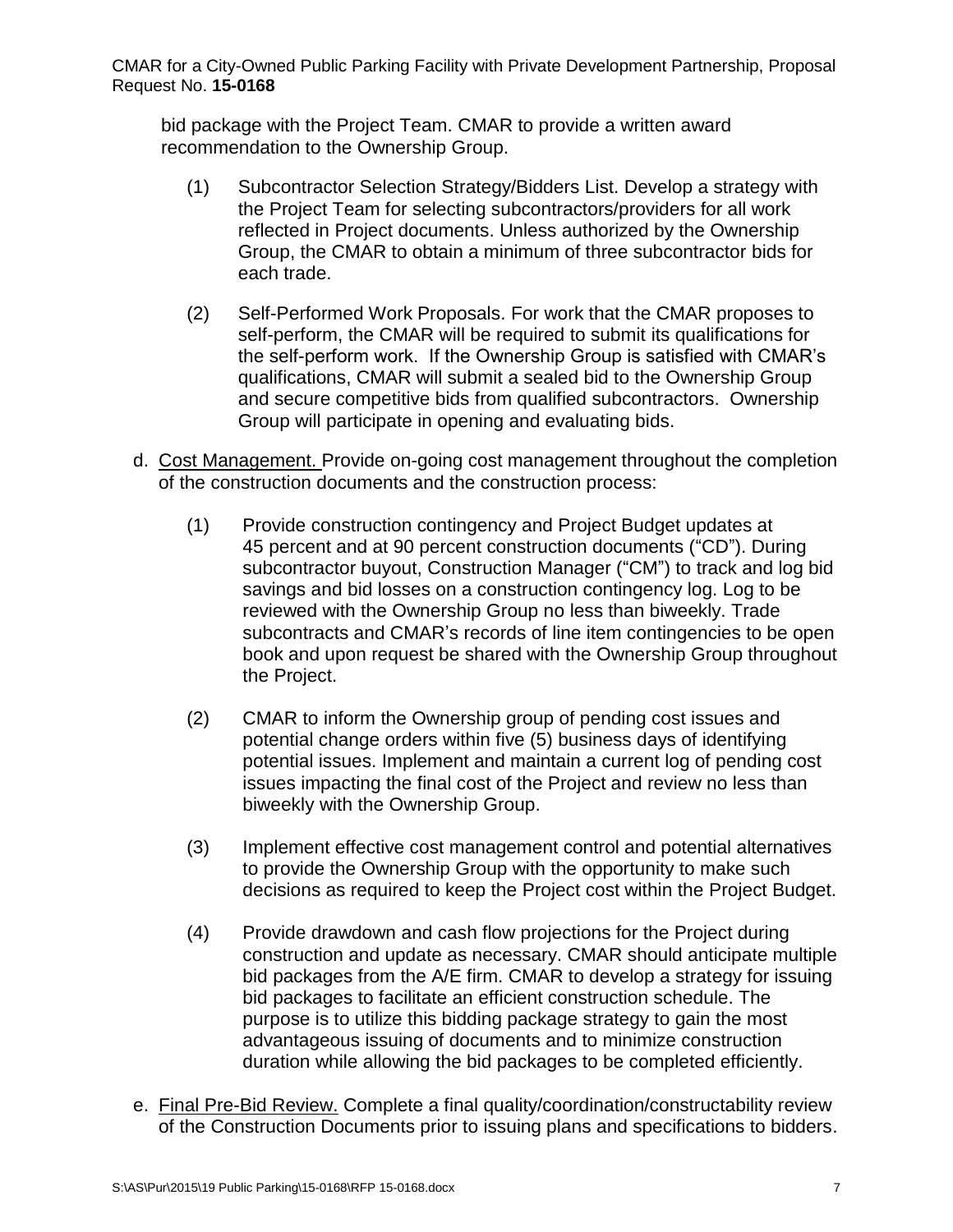- f. Schedule Management. Provide on-going schedule management throughout the construction process.
	- (1) CMAR to prepare and manage a logic-based critical path Project schedule indicating key milestone events, dates, and responsibilities. Project schedule to include design efforts, preconstruction activities, procurement, and construction activities. CMAR to provide regular monitoring of the actual progress versus the scheduled progress, identify any variances, and prepare a written action plan along with an updated schedule to maintain the scheduled completion dates.
	- (2) CMAR to determine the adequacy of the subcontractors' personnel and equipment and the availability of materials and supplies to meet the schedule and report to the Project Team no less than weekly.
	- (3) Prepare a three-week look-ahead schedule on a weekly basis to coordinate construction activities and to facilitate interface between Ownership Group's separate contractors and suppliers, if any, and CMAR managed construction activities.
- g. Comply with Lender and City Requirements. Administer any special contracting, reporting and/or payment requirements relative to Ownership Group's use of various financing sources, including but not limited to publicly funded environmental cleanup grants.
- h. Quality Control. Complete construction of the work in strict accordance with the quality requirements established by the contract documents.
	- (1) All testing and independent inspection services required will be secured and paid for by the Ownership Group. CMAR to cooperate and coordinate with testing and inspection service agencies. CMAR will be responsible for the cost of additional testing due to failed tests.
	- (2) CMAR to develop an initial punch list for subcontractors prior to formal punch list issued by the A/E firm. CMAR to ensure completion of initial punch list prior to the A/E firm's punch list walk through.
	- (3) Work cooperatively with the Project Team to develop and implement an effective commissioning plan.
	- (4) CMAR to complete a review of each bid package regarding quality, coordination, and constructability prior to issuing bid documents to subcontractors.
- i. Safety Plan. CMAR to implement a formal Project safety plan.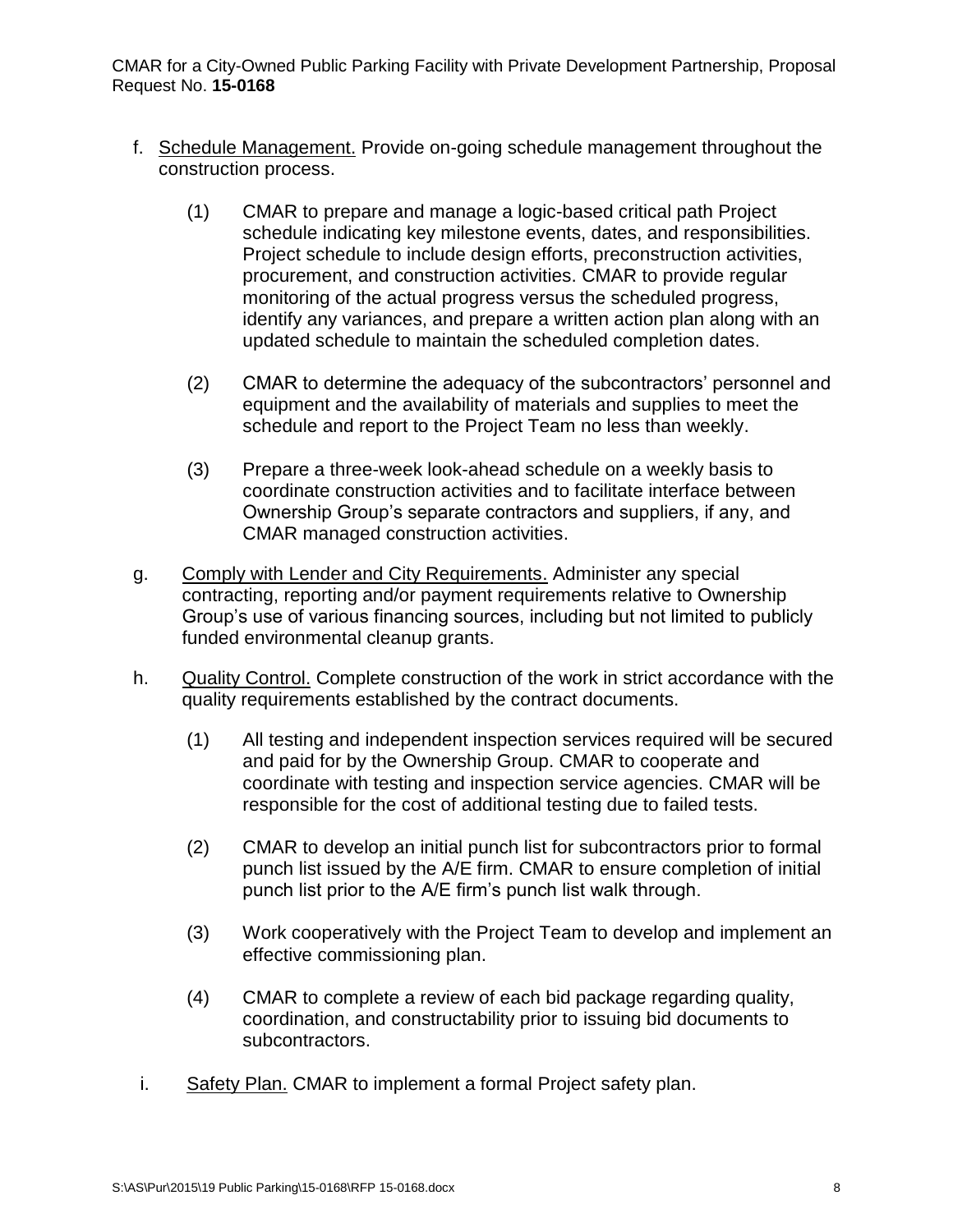- j. As-Built Records. Maintain a record of as-built conditions throughout construction which includes all field revisions. Submit as-built documents, operating and maintenance manuals and warranties to the Ownership Group at Project completion.
- k. Project Closeout. Provide timely submission of operation/maintenance manuals, completed punch lists, coordination of training, submission of as-built field documents, and financial close out of the Project. CMAR to actively support and participate in commissioning activities. Provide on-site operational training for all major building systems and videotape training sessions.

# **Section 9 Owner/CMAR**

The City intends to enter into the AIA Document A133-2009, Standard Form of Agreement between Owner and Construction Manager as Constructor, as amended, with the successful firm. AIA Document A201–2007 General Conditions of the Contract for Construction, as amended, with added supplementary conditions will also govern the parties and both documents will form the basis of the Agreement between the Owner and CMAR (hereinafter "Owner/Construction Manager Agreement").

The Ownership Group reserves their rights to create three separate parallel Owner/Construction Management agreements for portions of the work as the Ownership Group deems necessary to accommodate financing or other needs.

This RFP will be superseded by the Owner/Construction Manager Agreement and its related contract documents.

Contract Provisions – The following is an abbreviated summary of a portion of the Ownership Group's proposed contract provisions. The following list is not intended to be exhaustive. The Ownership Group reserves the right to modify the proposed provisions listed below.

- a. During the Pre-Construction phase, the Ownership Group shall have right to cancel the agreement at any time and for any reason upon fifteen- (15-) day notice, with cost obligation to the Ownership Group limited to cost incurred by CM to up to the date of termination, and in no event shall the cost obligation exceed the Pre-Construction Fee.
- b. 100 percent of all Project cost savings, including unused contingency, shall accrue to the Ownership Group.
- c. Construction contingency use will require approval by the Ownership Group.
- d. Once GMP is established, CM fee and reimbursement for personnel shall not change unless change orders exceed 5 percent of GMP. CM fee for change orders above 105 percent of GMP will be paid at the same percentage rate as the rate in the original GMP.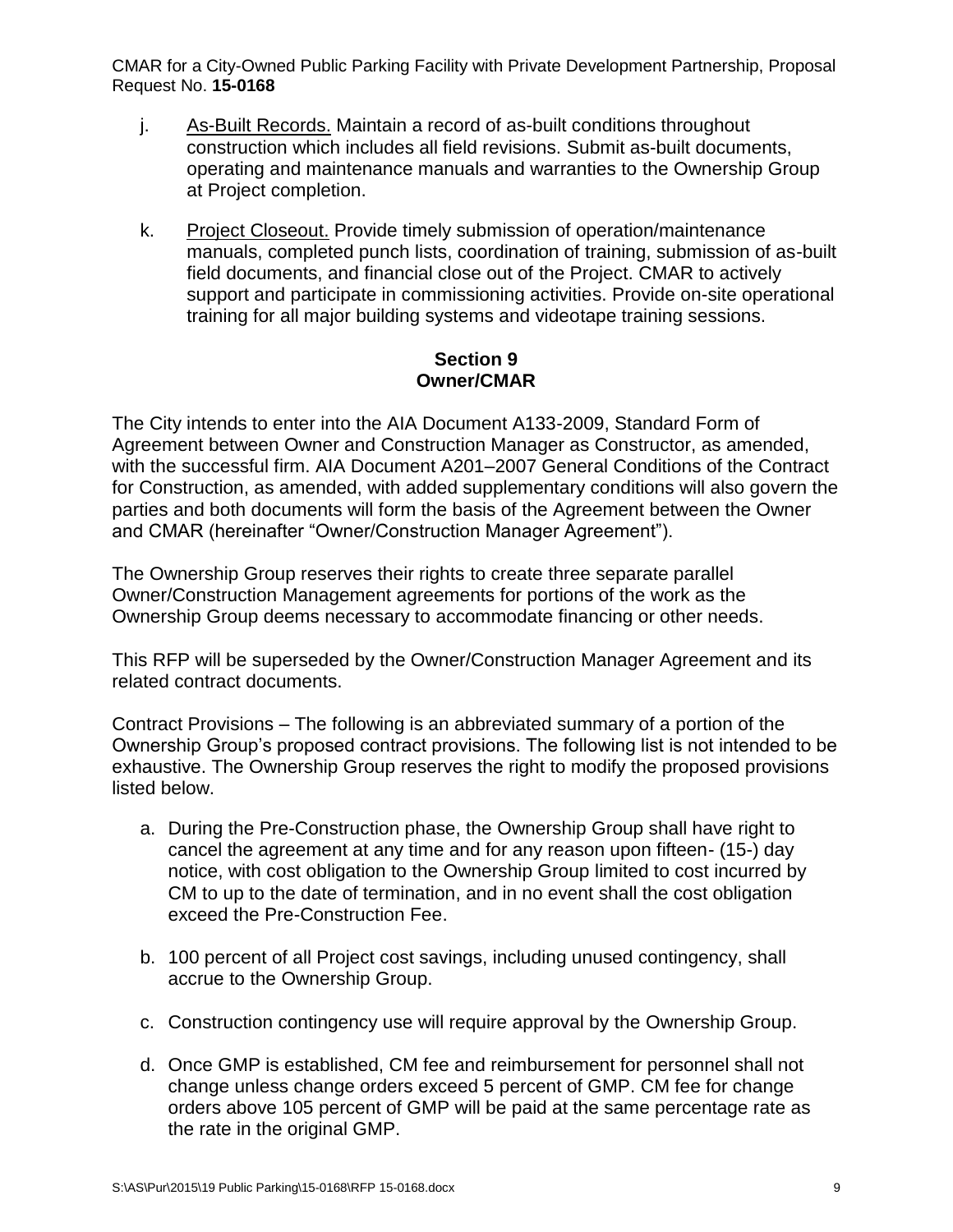- e. Once the Project completion date is established, the Ownership Group may impose liquated damages on the CMAR if the Project is not complete by the established completion date. Such damages will not exceed \$2,000 per day.
- f. The Ownership Group will be entitled to withhold ten percent from each application for payment as retainage. Retainage will be released upon substantial completion of the Project (or applicable portion thereof), except that the Ownership Group will be entitled to withhold 200 percent of the estimated value of the punch list. The punch list retainage will be released upon completion of the punch list.
- g. CMAR will have the responsibility to coordinate and integrate its work on the Project with the work of the Ownership Group's separate contractors and consultants. CMAR will ensure that its work on the Project supports and otherwise accommodates the work being performed by others on the Project.
- h. CMAR will be required to comply with the Ownership Group's detailed insurance requirements, which will be set forth in the Owner/CMAR Agreement.

Final terms of the Owner/CMAR Agreement to be negotiated during the contract negotiation phase.

# **Section 10 Submittal Requirements**

Submit (1) original copy and (6) paper copies and an electronic PDF version of the proposal. The proposals should be in an 8 1/2-inch by 11-inch bound package. 11-inch by 17-inch size sheets folded into 8 1/2-inch by 11-inch size within the package are acceptable. The proposal should be limited to 25 pages (one-sided) including pictures with a font size no smaller than 11 point.

The submittal must contain the following information:

1. **Cover Letter:** Provide name and address of the firm(s) and Project contact person with address, telephone number, and email address. Acknowledge receipt of any addenda if applicable. Summarize your understanding of the Project scope and services being required. Provide a statement indicating your ability to provide timely services for the Project and to meet the requirements of the proposed schedule. Indicate your acceptance of the requirements of this RFP including the referenced Owner/CM Agreement documents. Provide a one-page summary of the benefits you believe the Owner would receive from selecting your firm.

The cover letter must be signed by a duly authorized official of the firm. Consortiums, joint ventures, or teams submitting proposals must establish contractual responsibility solely with one company or one legal entity. Each submittal should indicate the entity responsible for execution on behalf of the Project Team.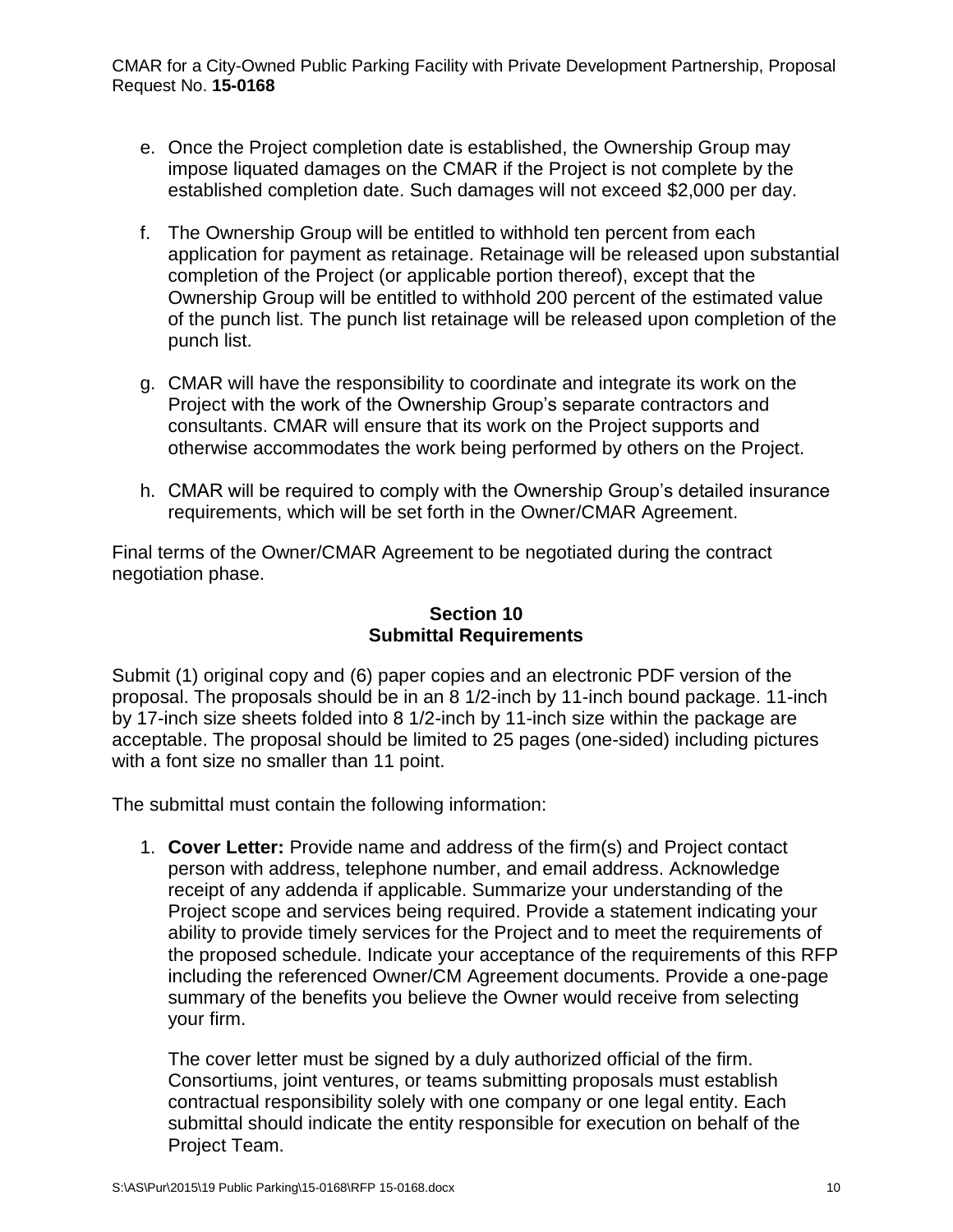## 2. **Project Team:**

- a. Include an organizational chart showing your proposed staff for both the preconstruction and construction phases of the Project. Specifically identify project executive, project manager, and on-site day-to-day project superintendent for the construction phase, the availability of each person during the term of the project, and their history of working together on previous projects. Indicate experience of key team members working together on past similar projects.
- b. Provide résumés or a listing of information for each person included in your proposed project team. State the educational background of each individual, years of experience, length of employment with your firm, and previous project experience. For each person, list specific responsibilities on this project, experience on projects of similar sizes and types, specific qualifications applicable to this project, and current work assignments and availability for this project.
- c. List other assignments your project manager will be handling during the period of assignment to the Project.
- d. For the project manager, superintendent, and other "key" staff members proposed, provide client references from three of their most recent projects and three architect/engineer references (contact person and telephone number).
- 3. **Project Approach and Management Capabilities:** Provide a description of your project approach and management capabilities as it relates to the following areas:
	- a. Working relationships. Commitment to building positive team working relationships.
	- b. Preconstruction services. Describe your firm's approach to preconstruction services. Provide an estimate of the number of total anticipated hours for the assigned personnel prior to the City's acceptance of the GMP.
	- c. Cost management. Describe the level of detail included in your cost estimates as various phases of design. Describe three examples that demonstrate your firm's creativity in value analysis/engineering and constructability reviews.
	- d. Building Information Modeling (BIM). Describe the extent your firm anticipates utilizing BIM.
	- e. Change management. Describe your change management process and reporting during construction.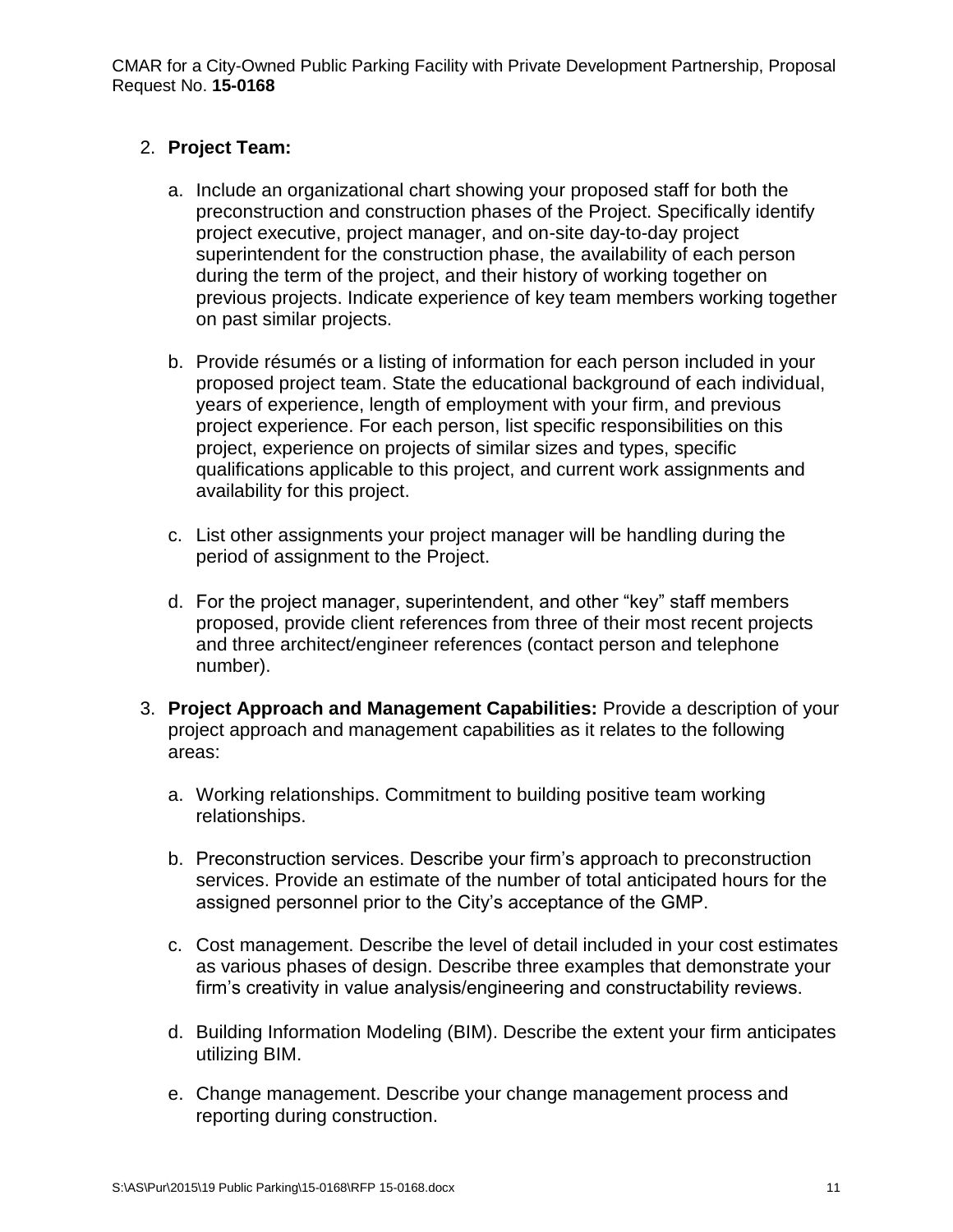- f. Project schedule. Submit a preliminary overall Project schedule for the key activities from the date of the notice to proceed through project construction.
- g. Provide examples of your firm's ability to manage fast-track schedules with examples of quality control procedures, staffing, and reporting.
- h. Safety. Provide your firm's approach to managing safety on construction projects. Also include an overview of your company's recent safety record and your company's experience modification rate (EMR) for the last three (3) years.
- i. Quality control. Provide your firm's approach to quality control.
- 4. **Relevant Project Experience:** Describe at least two (2), similar projects in size and scope constructed within the past ten (10) years. Provide information on each project to allow the Technical Review Committee to adequately evaluate project performance. Indicate for each project the following minimum information:
	- a. Name of project, location, and construction date.
	- b. Name of project manager and superintendent responsible for project.
	- c. Construction cost.
	- d. Type of service and contractual relationship (general contractor, design build, CMAR, etc.). Identify point in the design and/or construction process a construction contract was executed.
	- e. Preconstruction services provided.
	- f. Indicate the extent of commissioning, if any.
	- g. Client and architect contact information. Include phone number and email address.

Proposers may provide preprinted brochures or other literature you feel will be helpful in understanding your firm's unique capabilities and experience. Do not include this material in the body of your proposal.

- 5. **Statement of Financial Strength/Stability and Insurance Coverage:** Provide the following information about your firm:
	- a. Name and contact of your firm's surety and description of bonding capacity available. Additionally, provide a statement from a surety company authorized to do business in South Dakota indicating the firm(s) ability to obtain a performance and payment bond in the amount of not less than 100 percent of the cost of the project.
	- b. Name of firm's insurance carriers and a description of insurance coverage.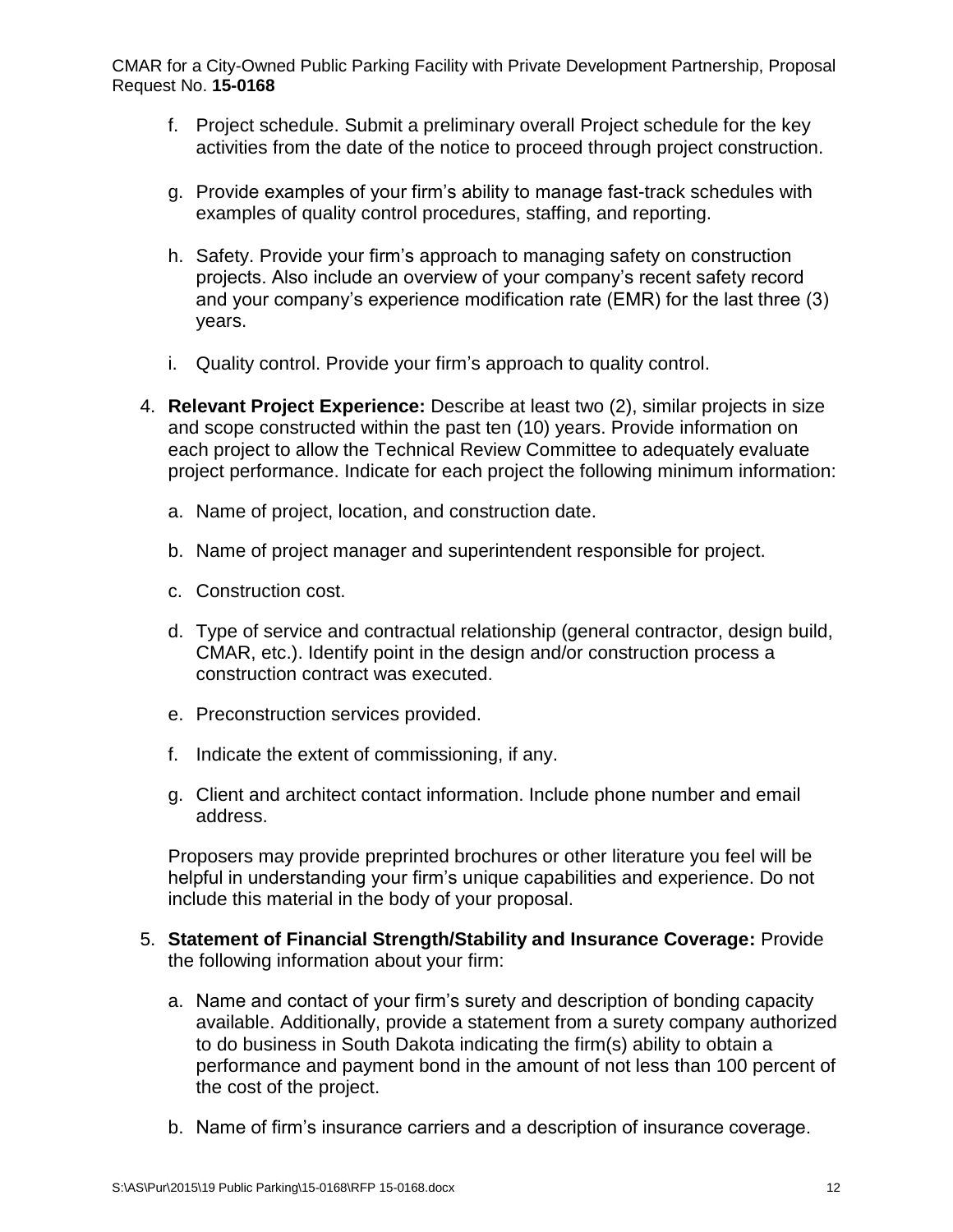- c. Name and contact information for firm's primary financial institution.
- 6. **Special Resources:** A description of special resources or capabilities your firm could employ on the project, which would enhance the value your firm would bring to the project.

Describe what steps your firm has taken during recent years to be innovative and progressive in the development of your firm and state how these activities serve your clients.

## 7. **Acknowledgement and Certification Statements:**

- a. Certify that your Response to RFP will remain in effect for 90 days.
- b. Certify that all representations stated in the Response to RFP are true and accurate.
- c. Acknowledge that all materials submitted in the Response to RFP will become property of the City.
- d. Acknowledge that all costs associated with preparation of the Response to RFP will be the responsibility of the proposing CMAR.

### **CMAR's fee and General Conditions Worksheet and Questionnaire shall be delivered in a separate sealed envelope labeled with your firm's name along with the proposal.**

## **Section 11 Questions and Addenda**

Questions regarding this RFP shall be submitted in writing to Scott Rust, Purchasing Manager at the City of Sioux Falls, 224 West Ninth Street, P.O. Box 7402, Sioux Falls, SD 57117-7402. Email questions related to this RFP no later than 5 p.m. on the date indicated in Section 2 of this RFP to Scott Rust at srust@siouxfalls.org at the City of Sioux Falls.

Responses to questions will be issued to all firms. Short-listed firms will be interviewed on the dates indicated in Section 2 of this RFP. Order of interviews will be in alphabetical order by firm name. The Technical Review Committee shall invite at least two, but no more than four, CMAR firms deemed most qualified for interviews. If deemed necessary, addenda to the RFP will be issued and posted on the City's website at www.siouxfalls.org/business. No addenda will be issued after 5 p.m. on the date indicated in Section 2 of this RFP.

Responding firms are prohibited from communicating in any other manner about this project with any other City employee or elected official or any member of the A/E's firm. Other means of communications or contact may disqualify the submitting firm.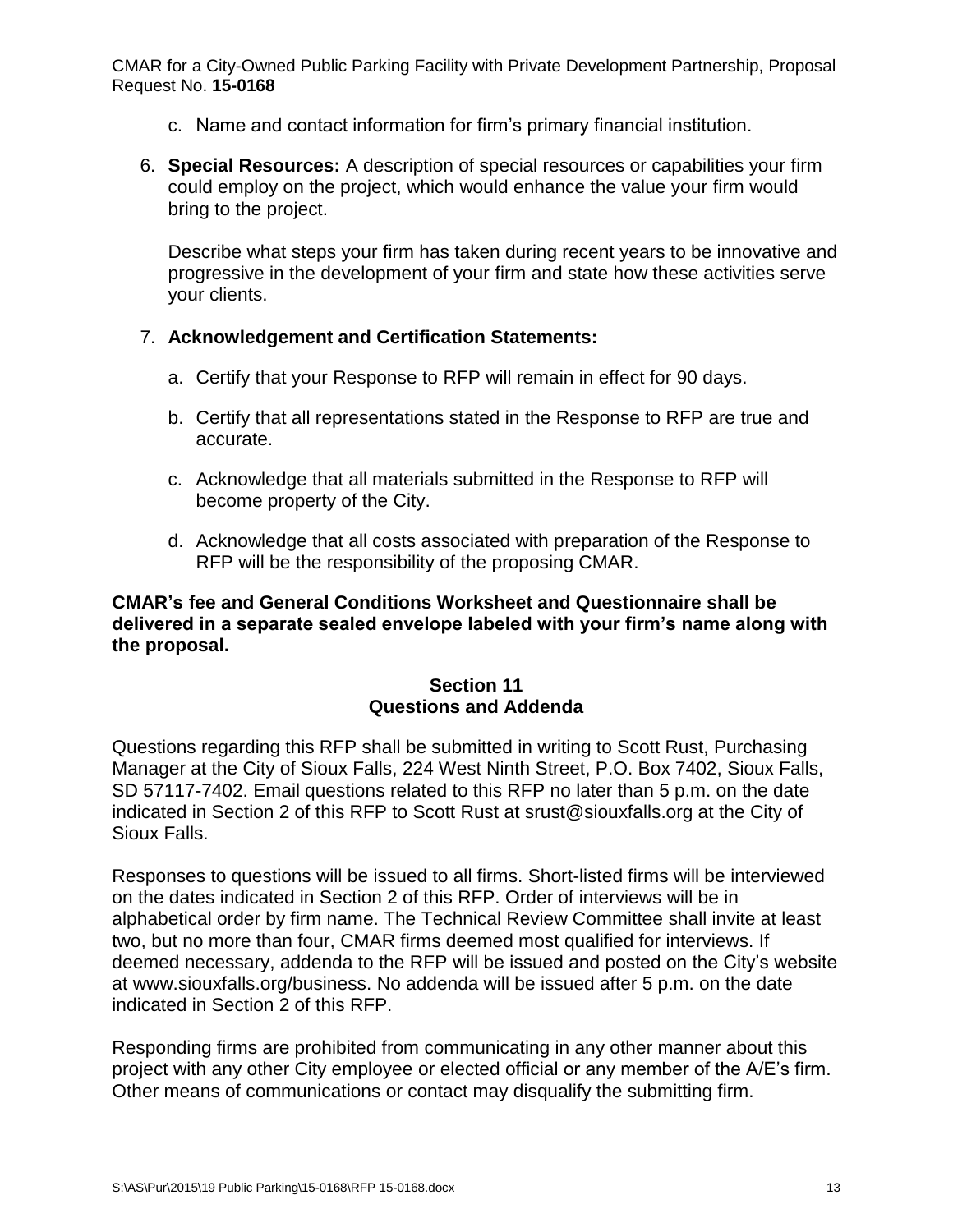### **Section 12 Review of Proposals and Selection of Finalists for Interviews**

To be considered for the short list selection, the firm must demonstrate the ability to provide a performance and payment bond in the amount of the GMP as described in Section 10.5.a.

The Technical Review Committee will be made up of representatives of the Ownership Group. Each party of the Ownership Group will have an equal vote(s) during interviews and selection. Upon receipt of the proposals, the Technical Review Committee will determine a short list of no more than four firms whose proposals are deemed most qualified based on the following criteria:

- 1. Firm background and applicable experience (30 percent).
- 2. Project approach and management capabilities (70 percent).

The short list of those firms deemed most qualified will be invited to participate in an interview. The City reserves the right to reject any or all proposals and issue subsequent Requests for Proposals.

## **Section 13 Interviews**

The order of interviews will be in alphabetical order. The interview will consist of up to a 30-minute presentation by the CMAR, a 25-minute question-and-answer session, and a five-minute wrap-up. The proposed key project personnel must participate in the interview. Only project personnel who will have an active key role in the Project should participate in the interview.

Interviewed firms will be requested to provide detailed information on their fee and general conditions. The requested information will be required to be submitted two days prior to the scheduled interview time.

#### **Section 14 Selection Criteria**

The Technical Review Committee will rely on the qualitative information contained and presented in the proposals, interviews, and reference checks in making the decision to select the most qualified firm to provide services for this Project. Selection criteria will be based on:

- 1. Experience, qualifications, and availability of proposed team leaders (45 percent).
- 2. Broader team structure (5 percent).
- 3. History of project team working together on similar projects (5 percent).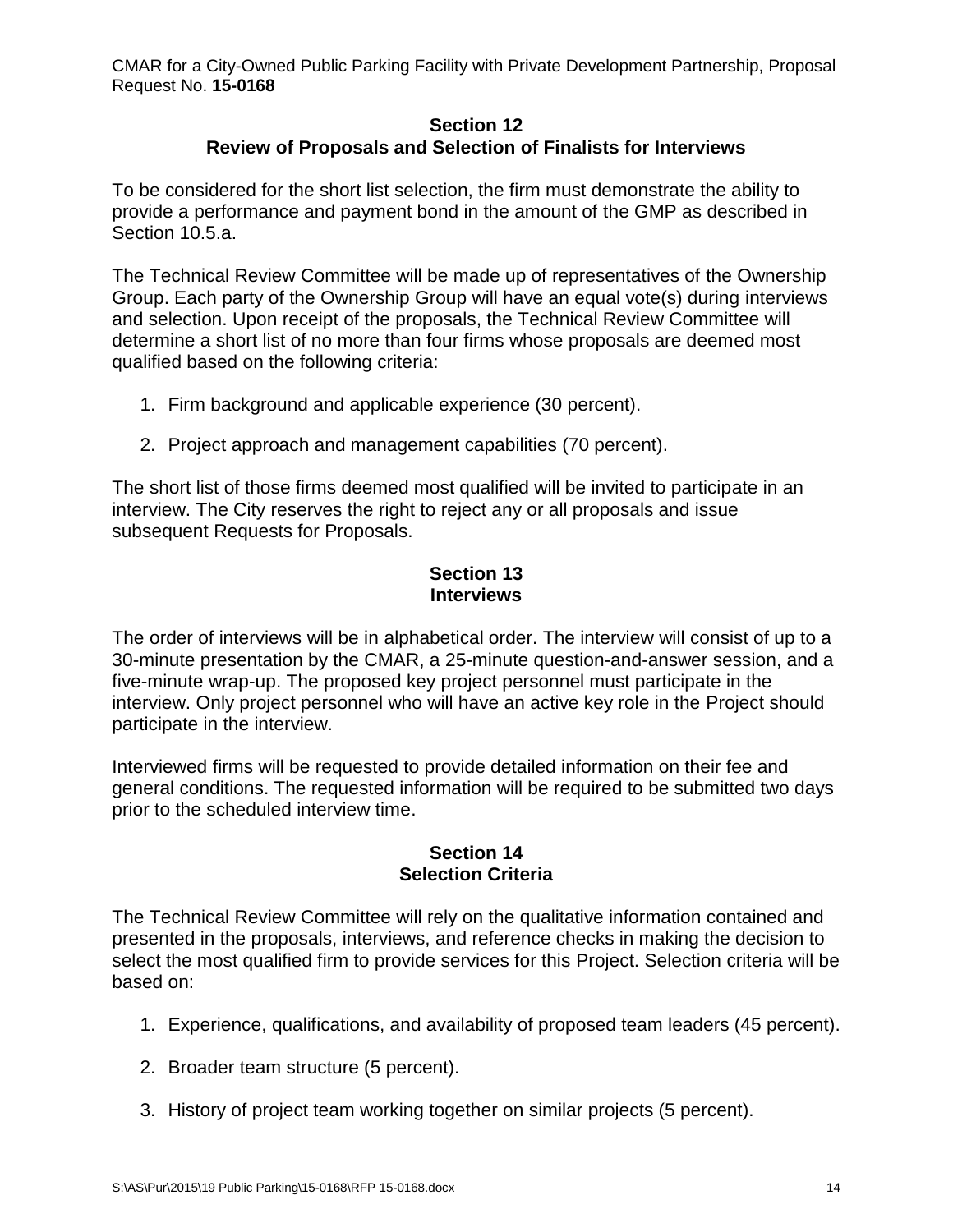- 4. Technical work process (10 percent).
- 5. Proposal, interview, and response (10 percent).
- 6. General Conditions and fixed fee (25 percent).

Upon completion of the interviews, the firms will be ranked. Unless all proposals are rejected, the City will commence negotiations of a fee for services with the highest ranking firm. If an agreement for services cannot be reached with the highest ranked firm, the City will move to the second ranked firm. The same process will be repeated with the other ranked firms if no such agreement can be reached. Upon successful negotiations with a firm, the City may enter into a contract with the selected firm. The City reserves the right to not select a firm as part of this process if an agreement cannot be reached with the interviewed firms.

Acceptance of a proposal shall be by written notice to the construction manager submitting the accepted proposal and by simultaneously notifying in writing the other construction managers that their proposals were not accepted.

## **Section 15 Registry of Proposals**

Excluding proprietary information, the proposal and the professional service contract of the CMAR awarded the contract are deemed public records and shall be available to the public upon request. In addition, the City shall maintain a "Register of Proposals for a Professional Service Contract," which shall contain the names of firms who submitted a proposal and the name of the firm who was awarded the contract; however, the proposals of the submitting firms not awarded the contract are nonpublic records and will remain confidential.

## **CMAR Worksheet and Questionnaire**

| <b>UNAR FEE</b>                                                                                                                                                            |      |
|----------------------------------------------------------------------------------------------------------------------------------------------------------------------------|------|
| Preconstruction Lump Sum Fee (management staff time, overhead,<br>and profit beginning at the time of contract award and ending at the<br>execution of the GMP amendment). | \$   |
| Percent of lump sum through schematic design                                                                                                                               | $\%$ |
| Percent of lump sum through GMP                                                                                                                                            | $\%$ |
| Percentage of Cost of the Work (Beginning at GMP through Project<br>completion. The percentage will be converted to fixed fee at time of<br>GMP).                          | %    |
| Please define what is included in your CMAR fee vs. Cost of Work.                                                                                                          |      |

## **Not-to-exceed CMAR management staff general conditions.**

Management Staff General Conditions:

CMAR Fee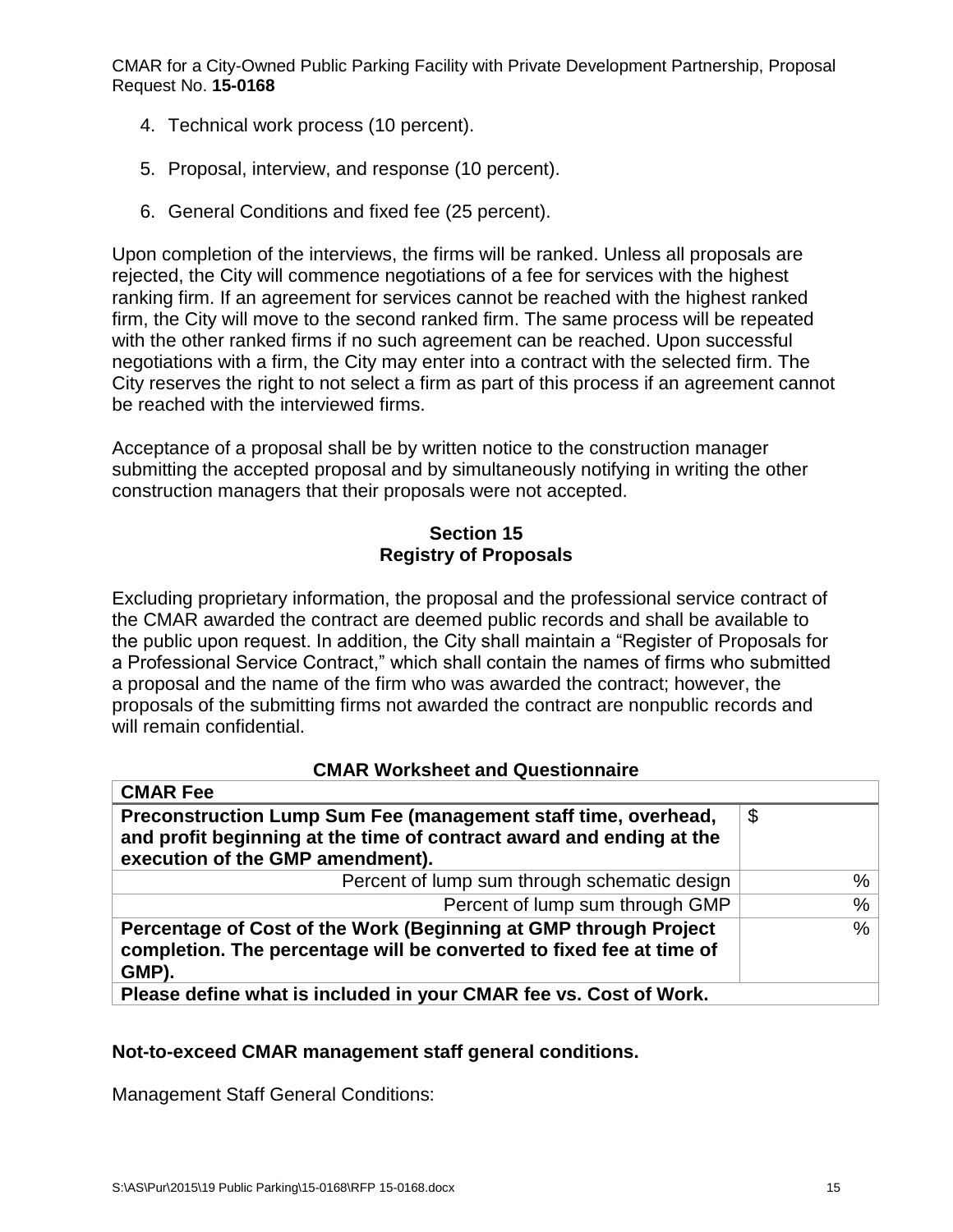Based on the schedule outlined in this RFP, provide a not-to-exceed price for staff-related general conditions beginning at the time of the GMP through Project completion. Price to include home office staff and on-site management including all necessary staff general conditions such as benefits, bonuses, vacation time, personal time off, cell phone, mileage, per diem, relocation, etc. Price to include office trailer including copiers, furniture, computers, phones, radios, office supplies, etc. Please provide detailed buildup of your price quote.

Do NOT include Project general conditions such a utilities, dumpsters, temporary toilets, safety equipment, hoisting, snow removal, periodic and final clean, etc., as they are intended to be reimbursed at actual cost without profit markup.

#### **Reimbursable General Conditions Costs**

Full insurance package expressed in dollars per \$1,000 of construction costs. (Include type and limits of coverage.)

Performance bond.

Please include 2016 equipment rental rate schedule.

## **Provide the following:**

- 1. Bonding Information
	- a. Bonding rate
	- b. Total bonding line
	- c. Bonding line available
	- d. Surety provider
	- e. Surety agent (reference contact)
- 2. Confirmation that your firm will have General Condition's percent mark-up on change orders using the General Conditions percent at time of GMP.
- 3. Willingness to forgo CMAR fee on change orders within 5 percent of GMP.
- 4. Labor-burden rate for general conditions field labor (straight time and overtime).
- 5. Small tools: percent of field labor.
- 6. Equipment rental rate structure (owned and third-party rentals). Willingness to cap rental costs at no more than purchase price. Willingness to discount from AED rates.

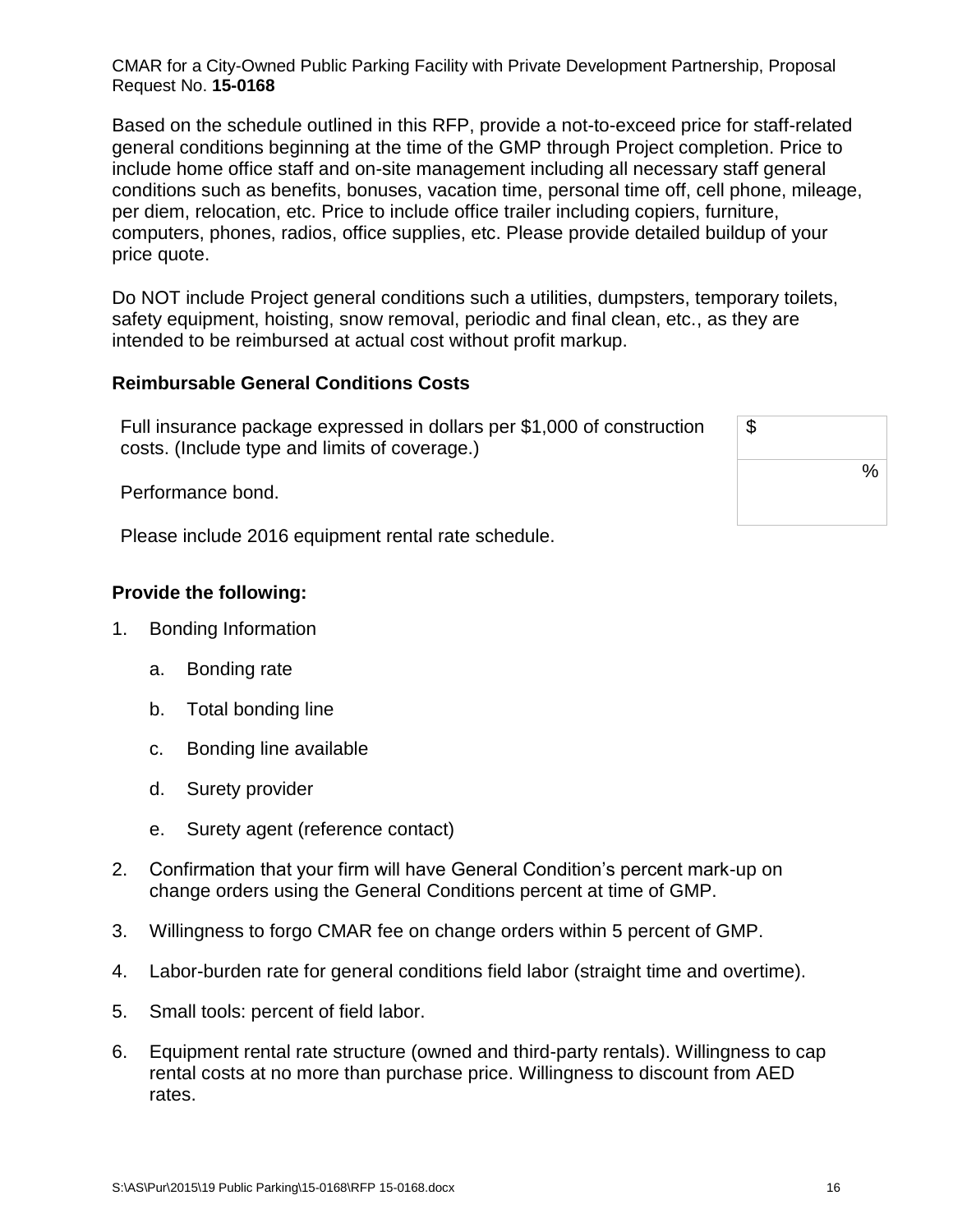- 7. Confirmation that your firm will have an open bid/open book policy with the Ownership Group on all aspects of the Project including providing subcontractor buy out costs vs. line item estimates carried in the GMP.
- 8. Acknowledgement that your firm is willing to return buy out savings, reduce construction contingency incrementally during construction rather than at end of the Project.
- 9. Recommended Contractor Contingency by Design Phase (percent of construction cost).
- 10. Recommended inflation factor to be included within GMP.
- 11. Recommended Owner Contingency (percent of construction cost) at time of GMP.

## **Section 16 Standard Proposal Information**

# **1. Authorized Signature:**

An individual authorized to bind the Offeror to the provisions of the RFP must sign all proposals.

# **2. City Not Responsible for Preparation Costs:**

The City will not pay any cost associated with the preparation, submittal, presentation, or evaluation of any proposal.

# **3. Conflict of Interest:**

CM must disclose any instances where the firm or any individuals working on the contract has a possible conflict of interest and, if so, the nature of that conflict (e.g. employed anyone belonging to the Ownership Group). The City reserves the right to cancel the award if any interest disclosed from any source could either give the appearance of a conflict or cause speculation as to the objectivity of the Offeror's proposal. The City's determination regarding any questions of conflict of interest is final.

# **4. Offeror's Certification:**

By signature on the proposal, the CM certifies that it complies with:

- The laws of the state of South Dakota.
- All applicable local, state, and federal laws, codes, and regulations.
- All terms, conditions, and requirements set forth in this RFP.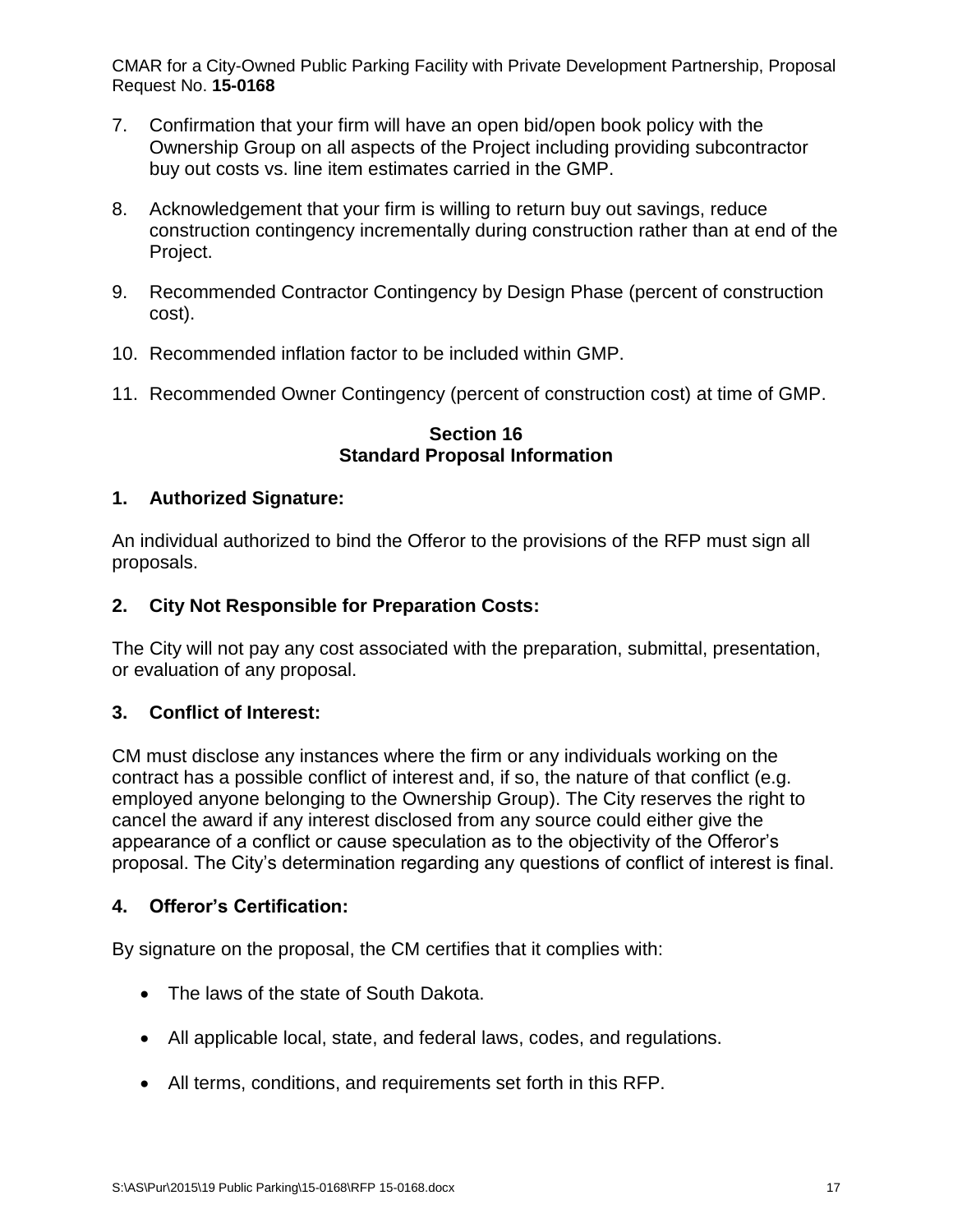- A condition that the proposal submitted was independently arrived at, without collusion.
- A condition that the offer will remain open and valid for the period indicated in this solicitation; and any condition that the firm and/or any individuals working on the contract do not have a possible conflict of interest.

If any CM fails to comply with the provisions stated in this section, the City reserves the right to reject the proposal, terminate the contract, or consider the Contractor in default.

# **5. Amendments to Proposals and Withdrawals of Proposals:**

CM may amend or withdraw proposals prior to the deadline set for receipt of proposals. No amendments will be accepted after the deadline unless they are in response to the City's request. After the deadline, CMs may make a written request to withdraw proposals and provide evidence that a substantial mistake has been made. The Procurement Manager may permit withdrawal of the proposal upon verifying that a substantial mistake has been made, and the City may retain the CM's proposal guaranty or other type of proposal security, if one was required.

## **6. Joint Ventures:**

Joint ventures are acceptable. If submitting a proposal as a joint venture, the CM must submit a copy of the joint venture agreement that identifies the principles involved and its rights and responsibilities regarding performance and payment. Joint ventures submitting proposals must establish contractual responsibility rests solely with one company or one legal entity. Each submittal should indicate the entity responsible for execution on behalf of the joint venture.

## **7. Right of Rejection:**

The City reserves the right to reject any proposals, in whole or in part. Proposals received from debarred or suspended firms will be rejected. The Purchasing Division may reject any proposal that is not responsive to all of the material and substantial terms, conditions, and performance requirements of the RFP.

The Purchasing Division may waive minor informalities that:

- Do not affect responsiveness.
- Are merely a matter of form or format.
- Do not change the relative standing or otherwise prejudice other offers.
- Do not change the meaning or scope of the RFP.
- Are insignificant, negligible, or immaterial in nature.